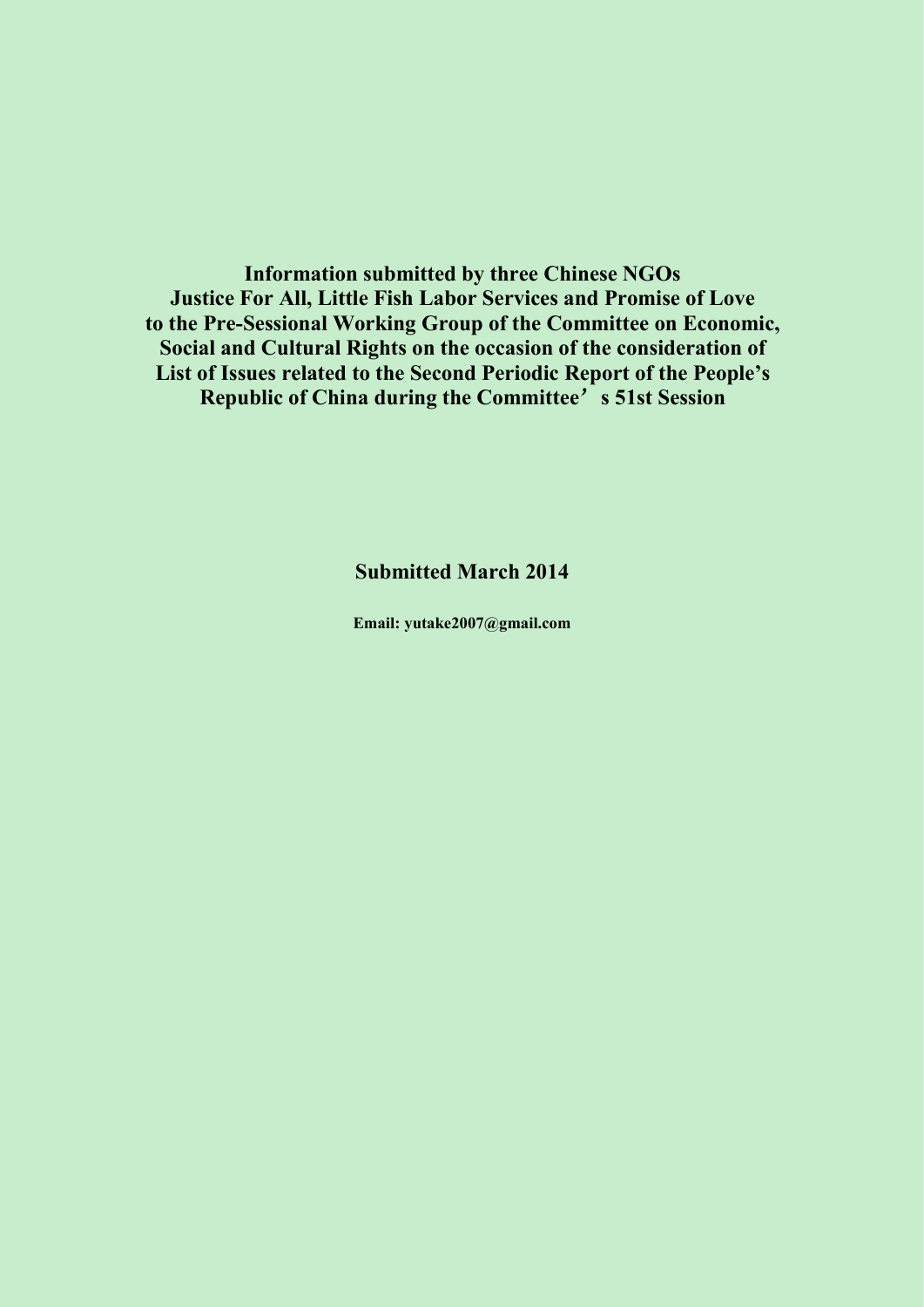#### **Introduction**

1. This report is made by three civil institutions of China, Justice for All, Little Fish Labor Services in Yongkang city and Xiamen Promise of Love, the content of and the perspectives in which are based on the work and practice of those three NGOs. They will be responsible for accuracy of the events, data and other details mentioned in this report.

2. This report mainly deals with issues relating to the general provisions of the Covenant, and the articles of non-discrimination, equal rights of men and women, right to form and join trade unions and right to strike, the right to physical and mental health and the right to education, included in the International Covenant on Economic, Social and Cultural Rights (hereafter "the Covenant").

#### **I. Issues relating to the general provisions of the Covenant**

3. In the course of drafting the second periodic report, civil institutions of China have not been given enough chances to participate in. In the second periodic report on the implementation of the Covenant submitted by China (E/C.12/CHN/2) provided by China, the fifth paragraph of the foreword says, "In the course of drafting the report, the working group consulted the opinions of nearly 20 national-level non-governmental organizations and academic research institutions (see Annex 1 for a list of names)". However, after checking the organizations listed on the Annex 1, we found that all of those organizations have official background and no real NGOs were consulted.

4. No persuasive data can prove that to what extent, China has put on weight to the Covenant. In the second periodic report on the implementation of the Covenant submitted by China (E/C.12/CHN/2), the seventh paragraph of the foreword says, "The Chinese Government places great importance on publicizing and spreading awareness of the Covenant". But according to our practice, the general public have rather little knowledge about the Covenant. Therefore, we hope that Chinese government can provide persuasive data when submitting the next periodic report.

# **II. Non-discrimination**

5. The discrimination based on the national household registration system (*hukou*) still exists in each aspects of the social life. This issue is listed on the fifth paragraph of the list of issues in relation to the second periodic report of China (E/C.12/WG/CHN/Q/2). Although the central government has made positive signals in combating this kind of discrimination in recent three years, the effectiveness of those measures takes time to see. However, it should be noted that this type of discrimination still exists in recruiting civil servants, which has widely influence on the private employment. We hope that China's government speeds up the reform of the *hukou* system, and fundamentally addresses de facto discrimination based on the *hukou* in every aspect.

6. Disabled people are especially suffering the discrimination due to the *hukou* system, regarding access to social security, public health services and education. The fifth paragraph of the list of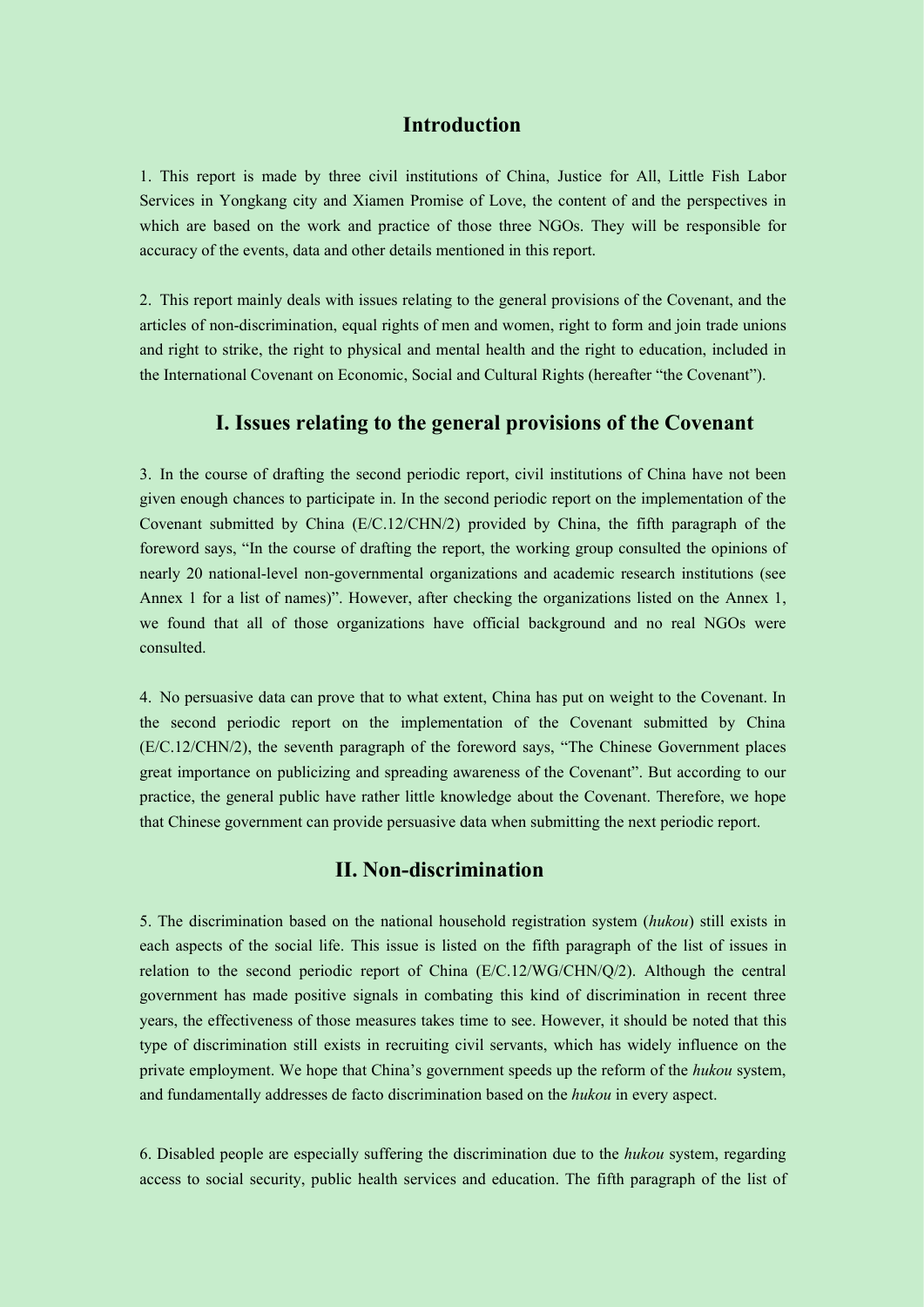issues in relation to the second periodic report of China (E/C.12/WG/CHN/Q/2) talks about this issue. However, all social welfares that the disabled can enjoy are only available at the place of their *Huhou.* What's worse, the handicapped children cannot be able to study in the public schools especially for the disabled in other places except in the place of their *Hukou*.[①](#page-2-0) This problem is easily ignored by the public. Therefore, we hope that the reform of the *hukou* system can also benefit the disabled.

7. The persons living with HIV/AIDS are still discriminated due to some systems. The sixth paragraph of the list of issues in relation to the second periodic report of China  $(E/C.12/WG/CHN/O/2)$  involves with this issue. According to the article 18 of the Physical Examination Standard in the Recruitment of Civil Servants (Trial) (hereafter "the Physical Examination Standard")formulated by Ministry of Human Resources and Social Security of the People, persons living with HIV/AIDS cannot pass the physical examination. The Physical Examination Standard was criticized for discriminating persons living with HIV/AIDS for the first time, when a person with HIV/AIDS sued the local education department.  $^{\circ}$  To date, there are five similar cases, but all the plaintiffs have lost the cases. We hope that Chinese government removes this article as quickly as possible.

# **III.** Equal rights of men and women

8. Public education measures to eliminate gender-based prejudices do not make much achievements, and the employment discrimination based on gender can be found widely in the workforce market. This issue is discussed in the second paragraph of section four in the part III of the second periodic report on the implementation of the Covenant submitted by China (E/C.12/CHN/2). Although the number of female workers is increasing, when compare with that of the male correspondence, employment opportunities for females are rather few. What's worse, those companies which only recruit male workers open recruitment exercise are rarely punished by the local governmental departments. For the females who want to draw the attention of the governments or the courts to this issue by way of taking legal measures, huge costs will be paid. [③](#page-2-2) We hope that the administrative and judicial systems can abide by the relevant laws, so that the laws providing legal protection of gender equality will be fully implemented in China.

9. After the last periodic report being examined by the Covenant, Chinese government has not introduced new systems to ensure women's equal participation in political activities. This issue is dealt with in the eighth paragraph of the list of issues in relation to the second periodic report of China  $(E/C.12/WG/CHN/O/2)$ . Although the number of women who participate in political

<span id="page-2-0"></span> $\degree$  See the relevant news: It is too hard for the handicapped child to attend school. Who can help him? Available at: http://www.s1979.com/shenzhen/201302/2176950321.shtml

<span id="page-2-1"></span><sup>②</sup> *See* the relevant news: *The judgment of China's first HIV employment discrimination case was delivered and the HIV-infected person lost the case.* Available at: http://news.xinhuanet.com/legal/2010-11/12/c\_12768842.htm.

<span id="page-2-2"></span><sup>③</sup> *See* the relevant news: *The first gender-based employment discrimination case has difficulties in being accepted by the court.* Available at: http://legal.china.com.cn/2013-08/26/content\_29827646.htm